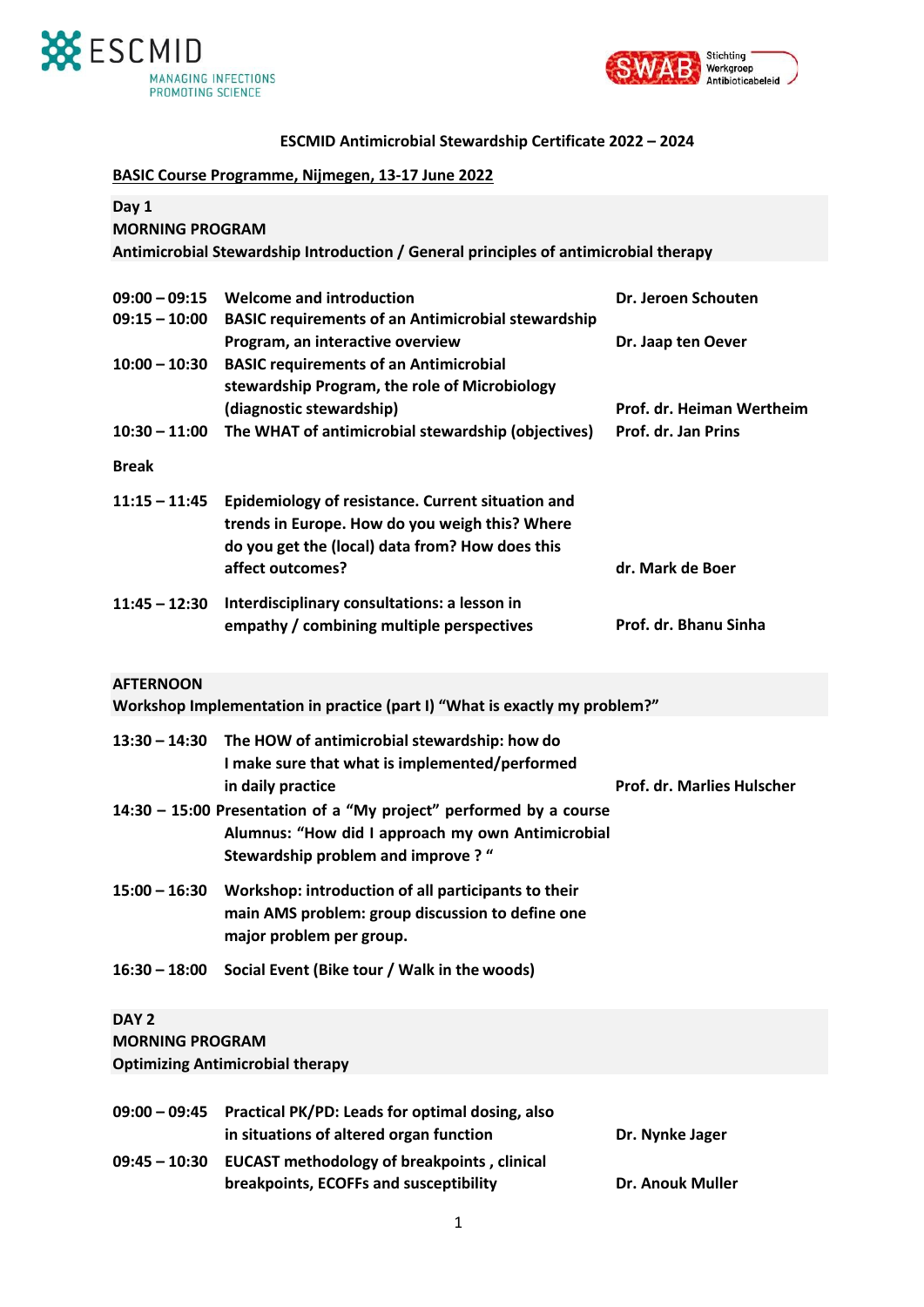



### **Break**

|                           | 11:00 - 11:45 Practical PK/PD: therapeutic drug monitoring<br>(TDM) to optimize efficacy and prevent toxicity | Dr. Reinier van Hest    |
|---------------------------|---------------------------------------------------------------------------------------------------------------|-------------------------|
| $11:45 - 12:30$           | How to manage (suspected) antibiotic allergy and<br>possibilities for stewardship                             | Dr. Mark de Boer        |
| <b>AFTERNOON</b><br>use?" | Workshop Implementation in practice (part IIa) "How do I measure the quantity of antimicrobial                |                         |
| $13:30 - 14:00$           | <b>Quantity of antimicrobial use: the basics</b>                                                              | Dr. Paul van der Linden |
| $14:00 - 15:00$           | <b>Workshop "How to deduct Quantitative Measures</b><br>from a raw database and how to analyse and            |                         |
|                           | present data"                                                                                                 | Dr. Paul van der Linden |
|                           |                                                                                                               | Dr. Reinier van Hest    |
|                           |                                                                                                               | Dr. Nynke Jager         |

### **Break**

**Workshop Implementation in practice (part IIb) "How do I measure the quality of antimicrobial use?"**

|                     | 15:30 - 16:00 Quality Indicators in Antimicrobial Stewardship, |                                   |  |
|---------------------|----------------------------------------------------------------|-----------------------------------|--|
|                     | the basics                                                     | <b>Prof. Dr. Marlies Hulscher</b> |  |
| $16:00 - 17:00$     | <b>Workshop "How to operationalize Quality"</b>                |                                   |  |
|                     | indicators for appropriate antimicrobial use"                  |                                   |  |
| $17:00 - 17:30$     | Performing a Point Prevalence Survey, the basics               | Dr. Jaap ten Oever                |  |
| $17:30 - 18:30$     | <b>Workshop "How to conduct a Point Prevalence</b>             |                                   |  |
|                     | Survey, interpret and present results"                         |                                   |  |
| <b>Free evening</b> |                                                                |                                   |  |

# **DAY 3**

| <b>MORNING PROGRAM</b>                                                 |                                                                                                                                           |                     |
|------------------------------------------------------------------------|-------------------------------------------------------------------------------------------------------------------------------------------|---------------------|
|                                                                        | Changing therapy: escalation and de-escalation / IV oral switch                                                                           |                     |
| $09:00 - 09:30$                                                        | Markers of inflammation and infection: how to<br>interpret (e.g. CRP, PCT, leukocytes)? Can they be<br>used to tailor treatment duration? | Dr. Mark de Boer    |
| $09:30 - 10:00$                                                        | (Rapid) microbiological diagnostics: how to interpret? Prof. Dr. Bhanu Sinha                                                              |                     |
| Benefits of early IV-oral switch: low hanging fruit<br>$10:00 - 10:30$ |                                                                                                                                           |                     |
|                                                                        | in Antimicrobial Stewardship Programs                                                                                                     | Prof. Dr. Jan Prins |
| <b>Break</b>                                                           |                                                                                                                                           |                     |
| $11:00 - 11:45$                                                        | Escalation and De-escalation practice: how to do                                                                                          |                     |
|                                                                        | this in daily practice?                                                                                                                   | Dr. Mark de Boer    |
| $11:45 - 12:30$                                                        | Follow-up diagnostics in S. aureus bacteremia                                                                                             |                     |
|                                                                        | consultations                                                                                                                             | Dr. Kim Sigaloff    |